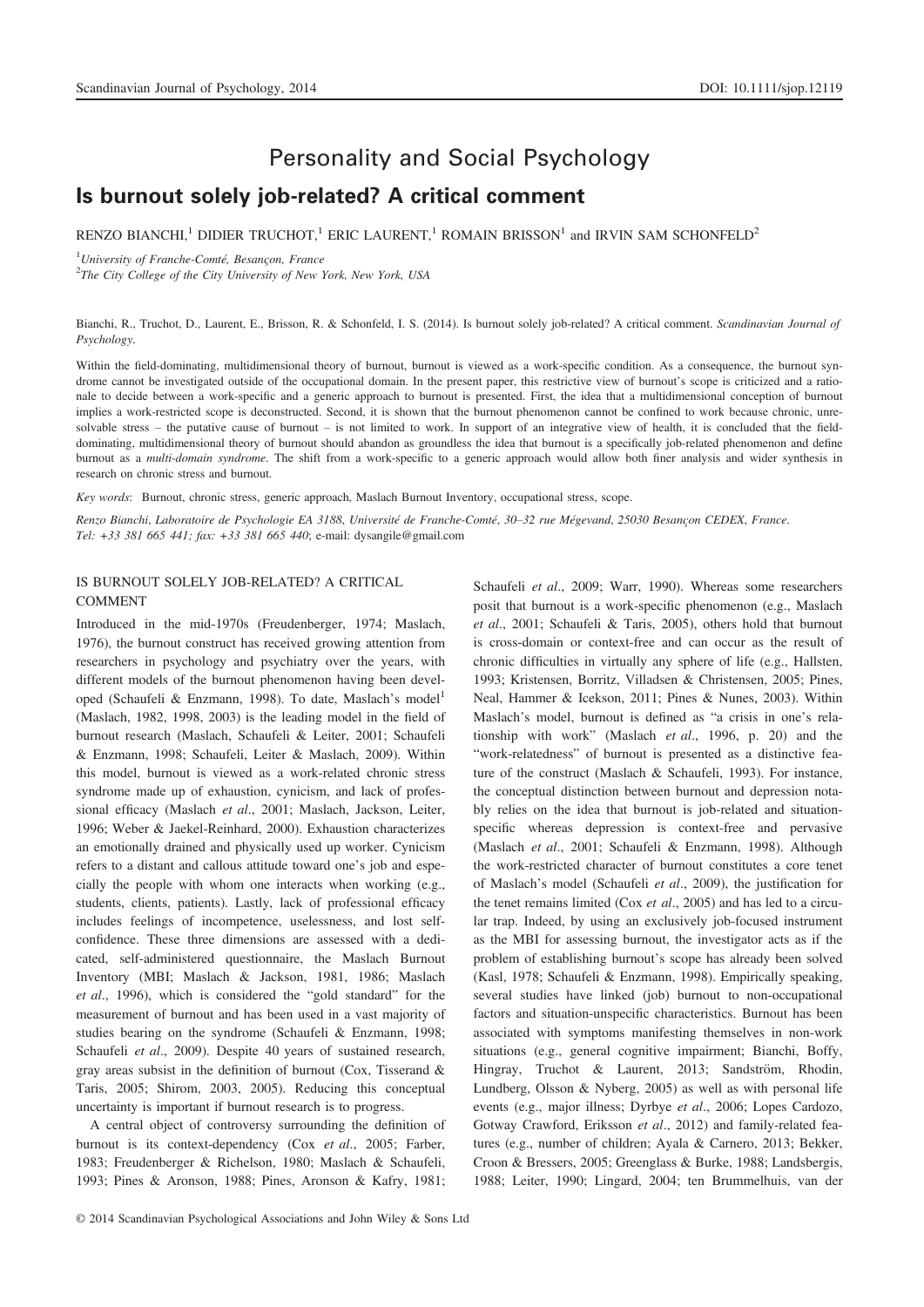Lippe, Kluwer & Flap, 2008), suggesting that purely job-focused approaches to burnout may be of limited interest. Moreover, endorsing an extended meaning of the term occupation, numerous studies have fruitfully traced burnout in the context of being a student in high school and university (Ishak, Nikravesh, Lederer, Perry, Ogunyemi & Bernstein, 2013; May, Sanchez-Gonzalez, Brown, Koutnik & Fincham, 2013; Salmela-Aro, Savolainen & Holopainen, 2009). All in all, it is unclear whether burnout should be considered a syndrome that is solely jobrelated or develops as a result of experiences in a variety of contexts.

The main aims of this paper are to (a) critically examine the way burnout's scope is conceived within Maslach's model and (b) propose a rationale to define burnout's scope, based on the consensual view that chronic stress is the fundamental cause of burnout (Maslach et al., 2001; Schaufeli & Enzmann, 1998; Shirom, 2003; Weber & Jaekel-Reinhard, 2000). The idea underlying this paper is that the scope of burnout is not satisfactorily defined within the field-dominating, multidimensional theory of burnout. Targeted analyses of emblematic questions were preferred over a linear literature review given the relative absence of theory regarding the scope of burnout. Rigorously defining burnout's scope is crucial to clarifying the burnout construct.

#### MULTIDIMENSIONALITY AND CONTEXT-DEPENDENCY

Although the issue of burnout's scope has been addressed in the past (Maslach & Schaufeli, 1993), this has been done essentially descriptively, and the work-specific character of the burnout phenomenon has been postulated rather than demonstrated. Thus, the reason for limiting (the study of) burnout to work has long remained elusive (Schaufeli & Taris, 2005). Recently, an explanation has been provided on this topic by contributors to Maslach's model (Schaufeli et al., 2009). In support of the idea that burnout cannot develop outside of work, it has been affirmed that a multidimensional burnout construct is by definition incompatible with the notion that burnout is a context-free phenomenon. The aim here is to show that such an assertion does not stand up to scrutiny, leaving intact the possibility of extending the burnout construct beyond the occupational domain. In order to facilitate the reader's understanding of the discussed position while not betraying any nuance in that position, a detailed quotation is provided right below.

a multi-dimensional approach as in the MBI is by definition incompatible with the notion of context-free burnout ... A retired or unemployed person may feel exhausted, but it is impossible to identify the "something" about which unemployed or retired people should feel cynical or inefficacious. Hence, arguing that burnout is a generic, context-free phenomenon goes necessarily hand in hand with a limited definition of burnout as the equivalent to exhaustion. (Schaufeli et al., 2009, p. 212)

The statement that burnout cannot be both multidimensional and context-free is problematic. Any object that is invested in by (or important for) an individual – whether related or unrelated to work – can be a "target" for cynicism and feelings of inefficacy, and there is no reason to postulate that the object in question would be less identifiably burnout-related if it is unrelated to work. Cynicism refers to an attitude of detachment and withdrawal (Schaufeli & Taris, 2005), that is, to a disinvestment strategy that can apply to any previously invested-in object that did not provide the individual with the expected return on investment. The investment-disinvestment mechanism is both fundamental and general in the relational economy linking human beings to their (social) environment (Bourdieu, 2003) and there is no reason to confine that mechanism to work. For instance, a husband can feel cynical about his marriage that is a failure and withdraw from the marital relationship. Similarly, a father can become cynical about parenthood given an ungrateful teenage son who chronically treats him disrespectfully. The same line of reasoning can be followed with sense of inefficacy. Sense of inefficacy refers to feelings of incompetence and failed achievement (Maslach et al., 1996). Virtually anything we do can elicit such feelings in us if we chronically estimate that we do it wrong. A husband can experience a sense of inefficacy each time he is unable to manage a conjugal conflict. A father can feel inefficacious each time he fails to communicate with his rebellious teenage son. To take one of the examples provided by Schaufeli and his colleagues (2009), if chronically unemployed, one may feel cynical and inefficacious toward one's own unemployment and fruitless job search. Thus, unemployment is not per se unrelated to burnout.

The claim that a multidimensional approach to burnout is by definition incompatible with a context-free concept of burnout appears to be mistaken. Wherever there is an investment, there can be a defensive disinvestment and an emergence of cynical attitudes (Beck & Alford, 2009; Bourdieu, 2003; Nesse, 2000; Peterson, Maier & Seligman, 1993). In a similar vein, wherever an action is produced, a sense of inefficacy can develop, resulting in a persisting feeling that one is incompetent and unable to cope with the challenges at hand (Bandura, 1982; Beck & Alford, 2009; Laborit, 1986; Peterson et al., 1993). Pines and Aronson (1988, p. 208), with reference to their unidimensional, "exhaustion-only," theory of burnout, pointed out that "it is possible to be a burned-out husband, a burned-out wife, or a burned-out parent". This possibility is not a priori eliminated by the adoption of a three-component definition of burnout linking exhaustion to cynicism and sense of inefficacy.

That burnout was first observed in relation to work is by no means a proof that it is specific to the occupational domain. As demonstrated in this first part of the paper, opposition to the idea that burnout may be cross-domain or context-free is not justified by an adherence to a multidimensional conception of burnout. The next section shows that an etiology-guided approach to the scope of burnout actually pleads for a multi-domain study of the syndrome.

## TOWARD A SOLUTION

In order to determine whether or not burnout is a work-specific syndrome, it is necessary to consider the fundamental cause of burnout, namely, unresolvable stress (Chrousos, 2009; Chrousos & Gold, 1992; Weber & Jaekel-Reinhard, 2000). Interestingly, from a stress perspective, the problem of burnout's scope can be solved without speculation. Any activity able to elicit an acute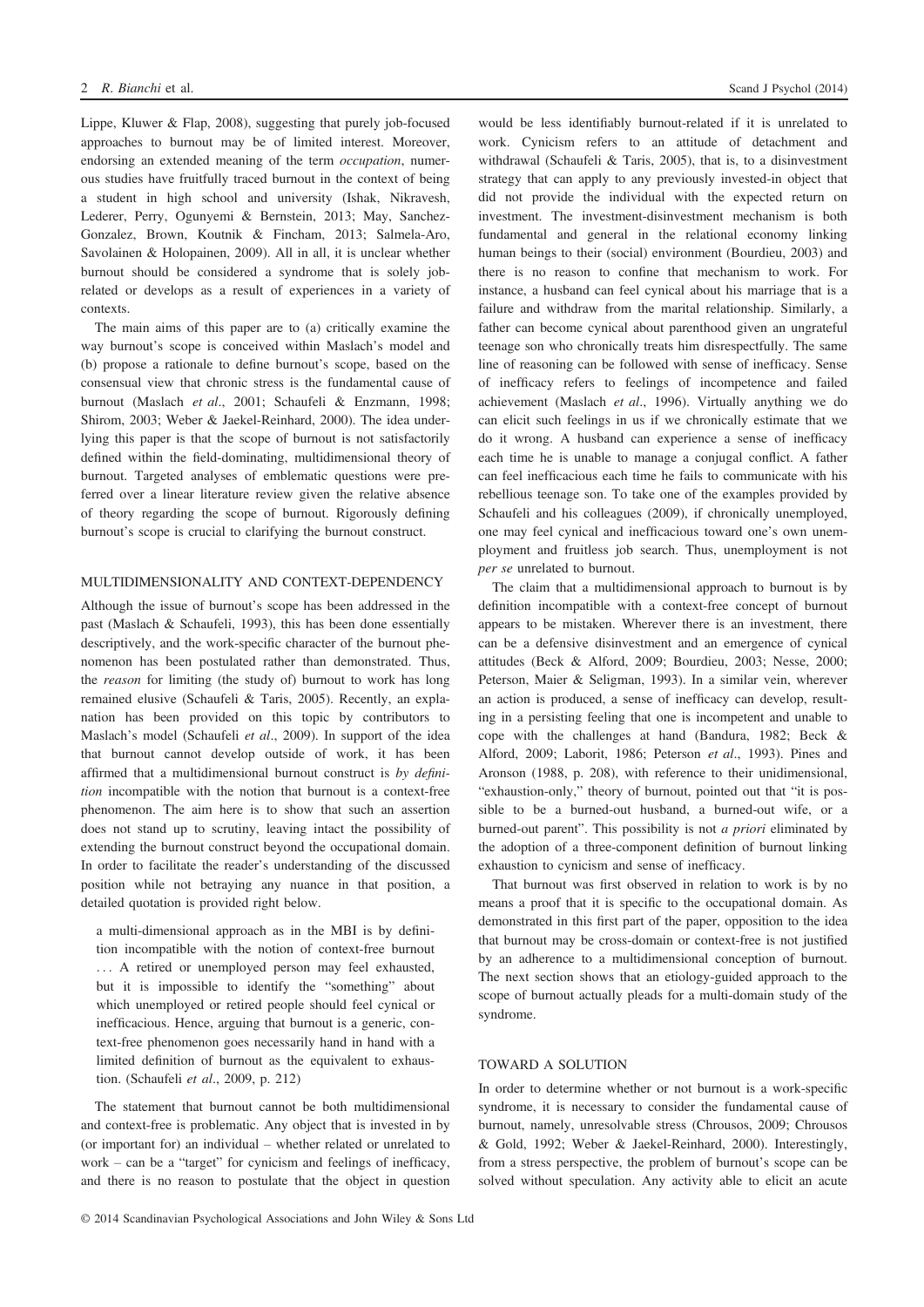stress response in the organism can potentially elicit a chronic activation of the stress response – this is a question of frequency and intensity – and, therefore, contribute to the development of burnout, which is conceived of as a product of chronic stress (Maslach et al., 2001; Schaufeli & Enzmann, 1998; Shirom, 2003; Weber & Jaekel-Reinhard, 2000). This line of reasoning leads to a conclusion that differs from that of the proponents of Maslach's model (Schaufeli et al., 2009): Burnout can only be considered a multi-domain syndrome, given that chronic stress is not a job-restricted phenomenon. This conclusion is notably in accordance with models of burnout proposed by Pines and Aronson (1988, p. 208), for whom burnout "can occur in all spheres of life that give people a sense of meaning," and Kristensen and colleagues (2005), who assessed burnout regardless of an individual's occupational status. In addition, this conclusion is consistent with findings showing that (generic) stressful and traumatic life events are associated with burnout (e.g., Mather, Blom & Svedberg, 2014).

To date, the idea that burnout can develop outside of the workplace can only be found within some minority conceptions of burnout (e.g., Pines et al., 2011). By acknowledging that the fielddominating, multidimensional conception of burnout (Maslach et al., 2001) is compatible with a generic approach to burnout, it becomes possible to use the MBI as a basis to study burnout beyond the occupational context (e.g., parental or conjugal burnout) or within a context-independent approach. This point is critical for research advance given that (a) the MBI is by far the most widely used instrument for assessing burnout – by the end of the 1990s, the MBI was used in more than 90% of the journal articles dealing with burnout (Schaufeli & Enzmann, 1998) – and (b) the MBI reflects a unique conception of burnout as a combination of exhaustion, cynicism, and sense of inefficacy. Our demonstration thus illuminates new avenues for integrative research on burnout, in the service of multilevel, health-promoting interventions.

#### BURNOUT VERSUS DEPRESSION

Before concluding, we would like to address an issue for which the problem of burnout's scope has implications. In order to distinguish burnout from depression, it has been advanced that, unlike depression, burnout is work-specific (Maslach et al., 2001). Hence, some authors have suggested that the adoption of a context-free approach to the burnout phenomenon might undermine the added value of the burnout construct with respect to the concept of depression (see Shirom, 2005). In our view, this should not be a concern for at least two reasons. First, linking the singularity of burnout to its work-relatedness is questionable given that depression can be work-related as well (Clays, De Bacquer, Leynen, Kornitzer, Kittel & De Backer, 2007; Clumeck et al., 2009; Kahn, 2008; Rugulies, Bültmann, Aust & Burr, 2006; Rydmark et al., 2006; Schonfeld, 2001; Siegrist, 2008; Tennant, 2001). The distinctiveness of burnout, if actual, has to lie elsewhere. Second, it is worth noting that the phenomena underlying the label of burnout – exhaustion, cynicism, and sense of inefficacy – should not be restricted to the occupational area a priori. If exhaustion, cynicism, and sense of inefficacy can be encountered in response to chronic stressors in various domains of life (e.g., in the parental or conjugal domain), these encounters should simply be recognized and assimilated, regardless of what this implies for the resolution of the burnout-depression issue. In sum, the adoption of a generic approach to burnout should not be rejected but welcomed by researchers interested in better understanding the burnout phenomenon.

#### **CONCLUSION**

Within the field-dominating, multidimensional theory of burnout (Maslach *et al.*, 2001), burnout explicitly refers to a workspecific phenomenon. Consequently, the burnout construct cannot be applied to conditions outside of work. The present paper advanced the view that a restrictive conception of burnout is groundless. It was argued that rejecting a context-free approach to burnout by claiming that it is incompatible with a multidimensional definition of the construct is not justified. Crucially, it was affirmed that burnout's scope can be consistently defined by getting back to what lies at the heart of burnout, namely, chronic stress. On this basis, burnout cannot be confined to the occupational sphere because chronic stress is not confined to the occupational sphere. Exhaustion, cynicism, and sense of inefficacy, the usually-recognized components of burnout, can thus develop in response to chronically-occurring occupational and nonoccupational difficulties.

In Maslach's model, burnout has long been conceptualized as a syndrome limited to human services employees (e.g., teachers, social workers) before it was recognized that workers from any occupational group could be affected (Maslach & Jackson, 1981, 1986; Maslach et al., 1996). The time has come to acknowledge that the burnout syndrome is not circumscribed to the sphere of work either. Conceiving burnout as a multicontextual syndrome may provide researchers with new lines of inquiry to understand the complex interactions between stressors endured at work and in other domains of life (Bakker, 2009; Peeters, Montgomery, Bakker & Schaufeli, 2005; Westman, Brough & Kalliath, 2009). This may help shape a lifespan approach to burnout (Schaufeli, Maassen, Bakker & Sixma, 2011) combining within and between-individual perspectives. Importantly, a widening of the scope to which burnout applies may also provide practitioners with new opportunities to prevent the adverse effects of chronic stress. It has been emphasized that "burnout researchers should carefully scrutinize the models that they implicitly or explicitly use to relate the measures of burnout to the construct that they seek to understand and predict" (Shirom, 2005, p. 268). This paper, as a theoretical prelude to further empirical research, was intended to serve this objective.

## **NOTE**

<sup>1</sup> By using the expression "Maslach's model," we neither ignore nor minimize the contributions of many researchers to the elaboration of this model (e.g., S. E. Jackson, M. P. Leiter, W. B. Schaufeli). This linguistic shortcut is only intended to promote content's concision.

#### **REFERENCES**

Ayala, E. & Carnero, A. M. (2013). Determinants of burnout in acute and critical care military nursing personnel: A cross-sectional study from Peru. PLoS ONE, 8, e54408.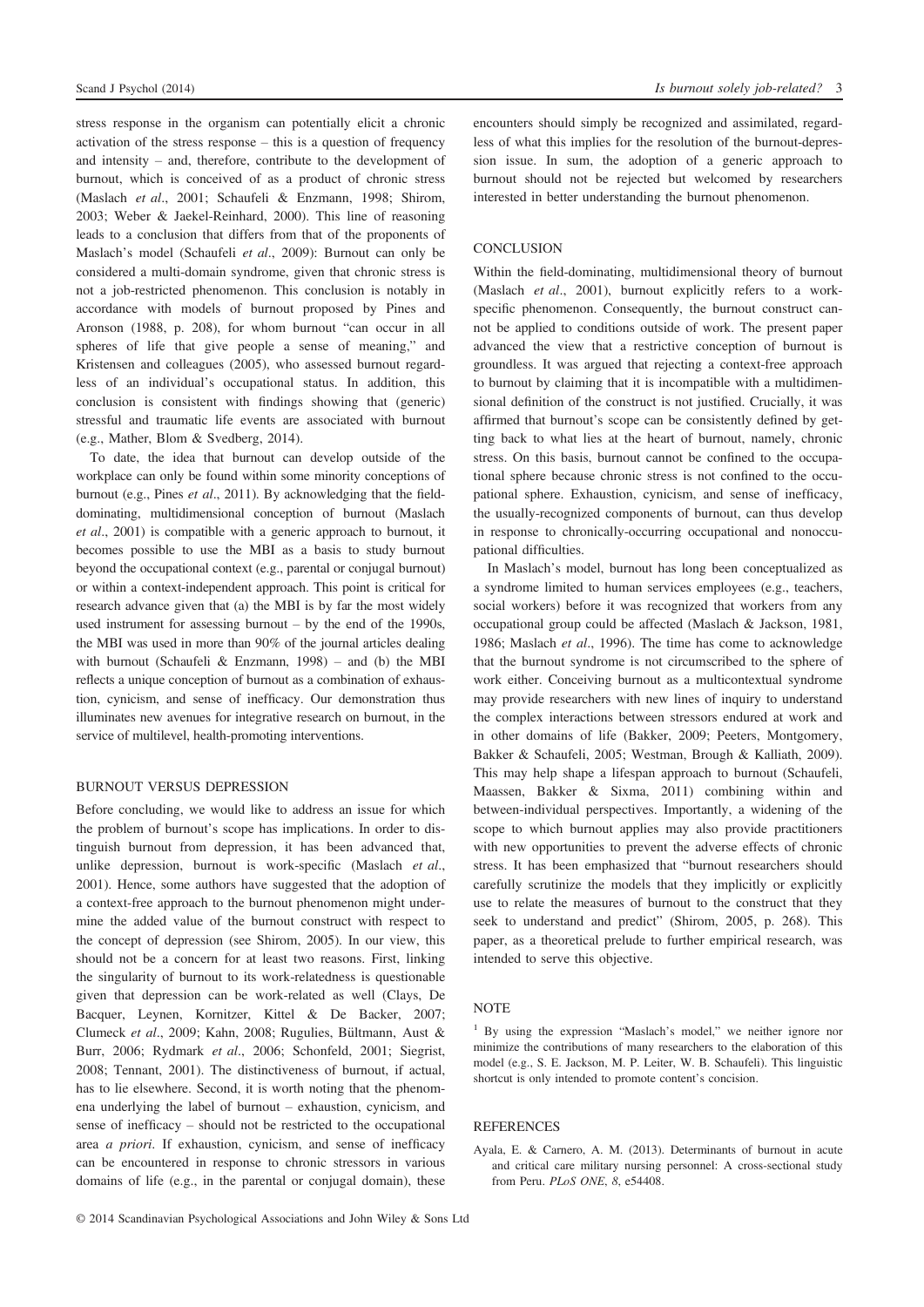- Bakker, A. B. (2009). The crossover of burnout and its relation to partner health. Stress and Health, 25, 343–353.
- Bandura, A. (1982). Self–efficacy mechanism in human agency. American Psychologist, 37, 122–147.
- Beck, A. T. & Alford, B. A. (2009). Depression: Causes and treatment (2nd edn). Philadelphia, PA: University of Pennsylvania Press.
- Bekker, M., Croon, M. & Bressers, B. (2005). Childcare involvement, job characteristics, gender and work attitudes as predictors of emotional exhaustion and sickness absence. Work & Stress, 19, 221–237.
- Bianchi, R., Boffy, C., Hingray, C., Truchot, D. & Laurent, E. (2013). Comparative symptomatology of burnout and depression. Journal of Health Psychology, 18, 782–787.
- Bourdieu, P. (2003). Pascalian meditations. Stanford, CA: Stanford University Press.
- Chrousos, G. P. (2009). Stress and disorders of the stress system. Nature Reviews Endocrinology, 5, 374–381.
- Chrousos, G. P. & Gold, P. W. (1992). The concepts of stress and stress system disorders: Overview of physical and behavioral homeostasis. Journal of the American Medical Association, 267, 1244–1252.
- Clays, E., De Bacquer, D., Leynen, F., Kornitzer, M., Kittel, F. & De Backer, G. (2007). Job stress and depression symptoms in middle-aged workers - prospective results from the Belstress study. Scandinavian Journal of Work, Environment & Health, 33, 252–259.
- Clumeck, N., Kempenaers, C., Godin, I., Dramaix, M., Kornitzer, M., Linkowski, P., et al. (2009). Working conditions predict incidence of long-term spells of sick leave due to depression: Results from the Belstress I prospective study. Journal of Epidemiology and Community Health, 63, 286–292.
- Cox, T., Tisserand, M. & Taris, T. (2005). The conceptualization and measurement of burnout: Questions and directions. Work & Stress, 19, 187–191.
- Dyrbye, L. N., Thomas, M. R., Huntington, J. L., Lawson, K. L., Novotny, P. J., Sloan, J. A., et al. (2006). Personal life events and medical student burnout: A multicenter study. Academic Medicine, 81, 374–384.
- Farber, B. A. (1983). Stress and burnout in the human service professions. New York: Pergamon Press.
- Freudenberger, H. J. (1974). Staff burnout. Journal of Social Issues, 30, 159–165.
- Freudenberger, H. J. & Richelson, G. (1980). Burnout: How to beat the high cost of success. New York: Bantam Books.
- Greenglass, E. R. & Burke, R. J. (1988). Work and family precursors of burnout in teachers: Sex differences. Sex Roles, 18, 215–229.
- Hallsten, L. (1993). Burning out: A framework. In W. B. Schaufeli, C. Maslach & T. Marek (Eds.), Professional burnout: Recent developments in theory and research (pp. 95–113). London: Taylor & Francis.
- Ishak, W., Nikravesh, R., Lederer, S., Perry, R., Ogunyemi, D. & Bernstein, C. (2013). Burnout in medical students: A systematic review. The Clinical Teacher, 10, 242–245.
- Kahn, J. P. (2008). Diagnosis and referral of workplace depression. Journal of Occupational and Environmental Medicine, 50, 396–400.
- Kasl, S. V. (1978). Epidemiological contributions to the study of work stress. In C. L. Cooper & R. L. Payne (Eds.), Stress at work (pp. 3– 38). Chichester: Wiley.
- Kristensen, T. S., Borritz, M., Villadsen, E. & Christensen, K. B. (2005). The Copenhagen Burnout Inventory: A new tool for the assessment of burnout. Work & Stress, 19, 192–207.
- Laborit, H. (1986). L'inhibition de l'action (2nd edn). Paris: Masson.
- Landsbergis, P. A. (1988). Occupational stress among health care workers: A test of the job demands-control model. Journal of Organizational Behavior, 9, 217–239.
- Leiter, M. P. (1990). The impact of family resources, control coping, and skill utilization on the development of burnout: A longitudinal study. Human Relations, 43, 1067–1083.
- Lingard, H. (2004). Work and family sources of burnout in the Australian engineering profession: Comparison of respondents in dual and single-earner couples, parents, and nonparents. Journal of Construction Engineering and Management, 130, 290–298.
- Lopes Cardozo, B., Gotway Crawford, C., Eriksson, C., Zhu, J., Sabin, M., Ager, A., et al. (2012). Psychological distress, depression, anxiety, and burnout among international humanitarian aid workers: A longitudinal study. PLoS ONE, 7, e44948.
- Maslach, C. (1976). Burned-out. Human Behavior, 5, 16–22.
- Maslach, C. (1982). Burnout: The cost of caring. Englewood Cliffs, NJ: Prentice-Hall.
- Maslach, C. (1998). A multidimensional theory of burnout. In C. L. Cooper (Ed.), Theories of organizational stress (pp. 68–85). Oxford: Oxford University Press.
- Maslach, C. (2003). Job burnout: New directions in research and intervention. Current Directions in Psychological Science, 12, 189–192.
- Maslach, C. & Jackson, S. E. (1981). The measurement of experienced burnout. Journal of Organizational Behavior, 2, 99–113.
- Maslach, C. & Jackson, S. E. (1986). Maslach Burnout Inventory manual (2nd edn). Palo Alto, CA: Consulting Psychologists Press.
- Maslach, C., Jackson, S. E. & Leiter, M. P. (1996). Maslach Burnout Inventory manual (3rd edn). Palo Alto, CA: Consulting Psychologists Press.
- Maslach, C. & Schaufeli, W. B. (1993). Historical and conceptual development of burnout. In W. B. Schaufeli, C. Maslach & T. Marek (Eds.), Professional burnout: Recent developments in theory and research (pp. 1–16). New York: Taylor & Francis.
- Maslach, C., Schaufeli, W. B. & Leiter, M. P. (2001). Job burnout. Annual Review of Psychology, 52, 397–422.
- Mather, L., Blom, V. & Svedberg, P. (2014). Stressful and traumatic life events are associated with burnout: A cross-sectional twin study. International Journal of Behavioral Medicine, doi:10.1007/ s12529-013-9381-3.
- May, R. W., Sanchez-Gonzalez, M. A., Brown, P. C., Koutnik, A. P. & Fincham, F. D. (2013). School burnout and cardiovascular functioning in young adult males: A hemodynamic perspective. Stress, 17, 79–87.
- Nesse, R. M. (2000). Is depression an adaptation? Archives of General Psychiatry, 57, 14–20.
- Peeters, M. C. W., Montgomery, A. J., Bakker, A. B. & Schaufeli, W. B. (2005). Balancing work and home: How job and home demands are related to burnout. International Journal of Stress Management, 12, 43–61.
- Peterson, C., Maier, S. F. & Seligman, M. E. P. (1993). Learned helplessness: A theory for the age of personal control. New York: Oxford University Press.
- Pines, A. & Aronson, E. (1988). Career burnout: Causes and cures. New York: Free Press.
- Pines, A. M., Aronson, E. & Kafry, D. (1981). Burnout: From tedium to personal growth. New York: Free Press.
- Pines, A. M., Neal, M. B., Hammer, L. B. & Icekson, T. (2011). Job burnout and couple burnout in dual-earner couples in the sandwiched generation. Social Psychology Quarterly, 74, 361–386.
- Pines, A. M. & Nunes, R. (2003). The relationship between career and couple burnout: Implications for career and couple counseling. Journal of Employment Counseling, 40, 50–64.
- Rugulies, R., Bültmann, U., Aust, B. & Burr, H. (2006). Psychosocial work environment and incidence of severe depressive symptoms: Prospective findings from a 5-year follow-up of the Danish Work Environment Cohort Study. American Journal of Epidemiology, 163, 877–887.
- Rydmark, I., Wahlberg, K., Ghatan, P. H., Modell, S., Nygren, Å., Ingvar, M., et al. (2006). Neuroendocrine, cognitive and structural imaging characteristics of women on longterm sickleave with job stress-induced depression. Biological Psychiatry, 60, 867–873.
- Salmela-Aro, K., Savolainen, H. & Holopainen, L. (2009). Depressive symptoms and school burnout during adolescence: Evidence from two cross-lagged longitudinal studies. Journal of Youth and Adolescence, 38, 1316–1327.
- Sandström, A., Rhodin, I. N., Lundberg, M., Olsson, T. & Nyberg, L. (2005). Impaired cognitive performance in patients with chronic burnout syndrome. Biological Psychology, 69, 271–279.
- Schaufeli, W. B. & Enzmann, D. (1998). The burnout companion to study and practice: A critical analysis. London: Taylor & Francis.